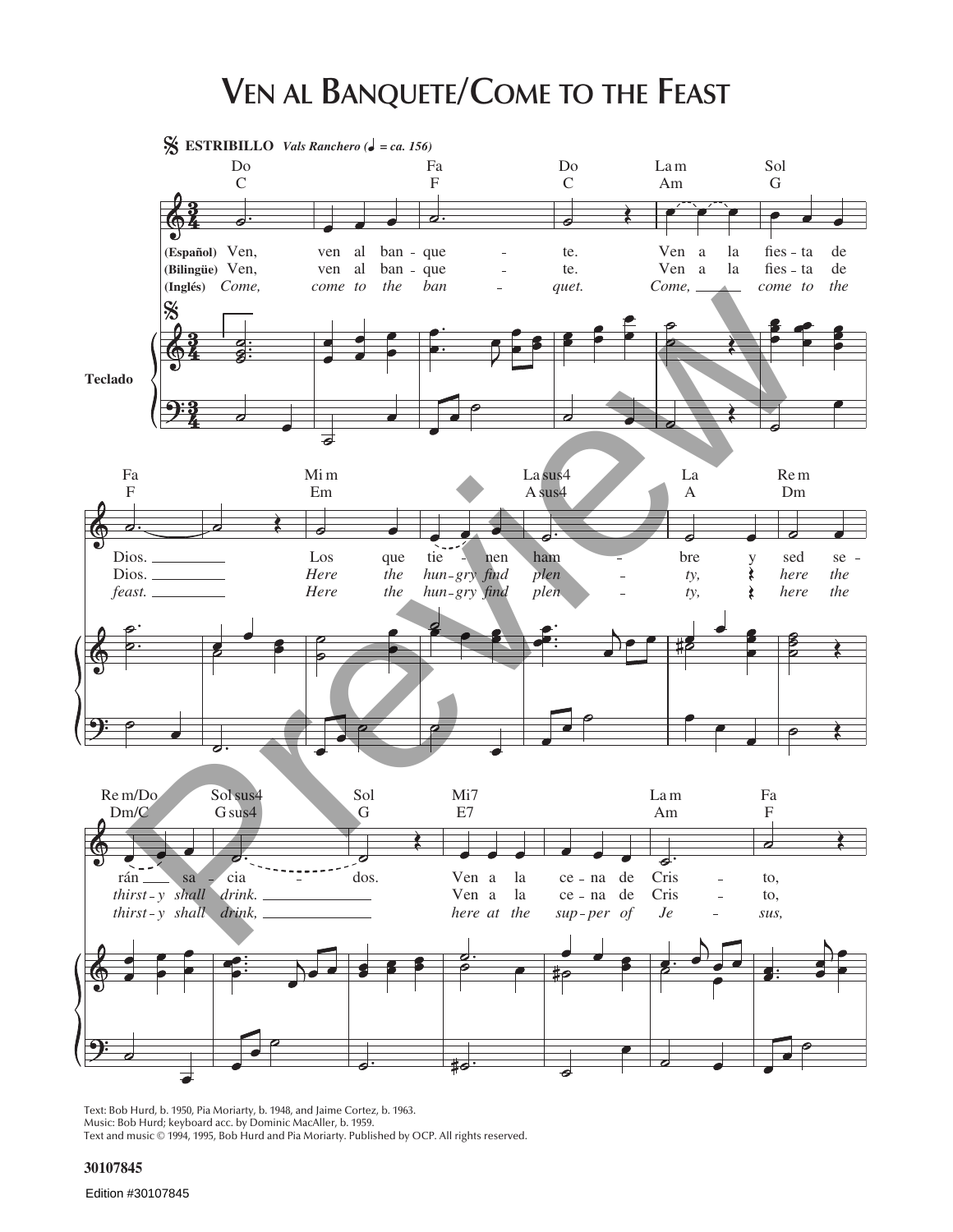**VEN AL BANQUETE/COME TO THE FEAST, cont. (2)**